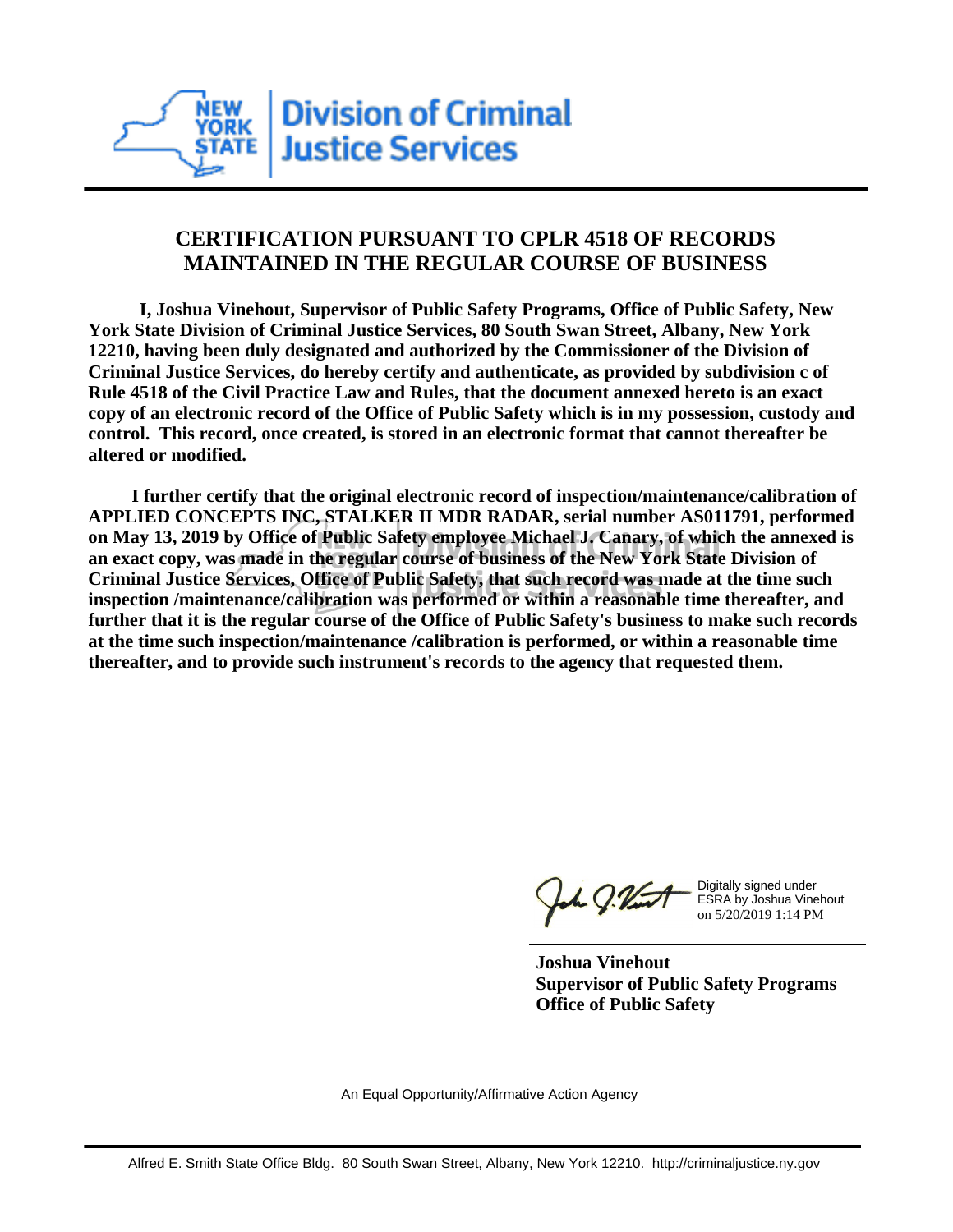## **RADAR RECORD OF INSPECTION / MAINTENANCE / CALIBRATION**

## **Name of Submitting Agency: Stony Point Town Police Department Manufacturer: APPLIED CONCEPTS INC Model: STALKER II MDR Date: May 13, 2019 Serial Number: AS011791**

 **I hereby certify that APPLIED CONCEPTS INC RADAR, model STALKER II MDR, serial number AS011791/ / N/A / / N/A, has been calibrated using standards whose accuracies are established by the National Bureau of Standards, or have been derived by the ratio type of self calibration techniques. Calibration has been effected by controlled tests performed on the date indicated above.**

| <b>Test No</b> | <b>Internal Standard</b>                   | <b>Test Result</b> |
|----------------|--------------------------------------------|--------------------|
|                | <b>PAS MPH</b>                             | <b>PAS MPH</b>     |
| <b>Test No</b> | <b>Certification Standard (Stationary)</b> | <b>Test Result</b> |
|                | 40 MPH                                     | <b>40 MPH</b>      |
|                | 25 MPH<br><b>YORK</b>                      | <b>25 MPH</b>      |
| <b>Test No</b> | <b>Certification Standard (Moving)</b>     | <b>Test Result</b> |
|                | <b>40 MPH</b>                              | 15 MPH             |
|                | <b>25 MPH</b>                              |                    |

**Turning Fork Certification / Date of Certification: May 13, 2019**

| <b>Serial Number</b> | <b>Frequency</b> | <b>Test Result</b> |
|----------------------|------------------|--------------------|
| FB332164             | 4164 HZ          | 40 MPH             |

**The above stated tuning fork has been tested and found to oscillate at 4164 Hertz. It will cause a calibration signal of 40 MPH when used with a Doppler traffic radar operating at 34,700 Mhz.**

| <b>Serial Number</b> | Frequency | <b>Test Result</b> |
|----------------------|-----------|--------------------|
| FA226525             | 2614 HZ   | 25 MPH             |

**The above stated tuning fork has been tested and found to oscillate at 2614 Hertz. It will cause a calibration signal of 25 MPH when used with a Doppler traffic radar operating at 34,700 Mhz.**

 **I further certify that the entries made in these records were made at the time that the inspection /maintenance/calibration of the above identified RADAR was performed, or within a reasonable time thereafter.**

 *page 1 of 2* 

Digitally signed under ESRA by Michael J. Canary on 5/13/2019 12:42 PM

**Michael J. Canary Highway Safety Equipment Technician Office of Public Safety**

**\_\_\_\_\_\_\_\_\_\_\_\_\_\_\_\_\_\_\_\_\_\_\_\_\_\_\_\_\_\_\_\_\_\_\_\_\_**